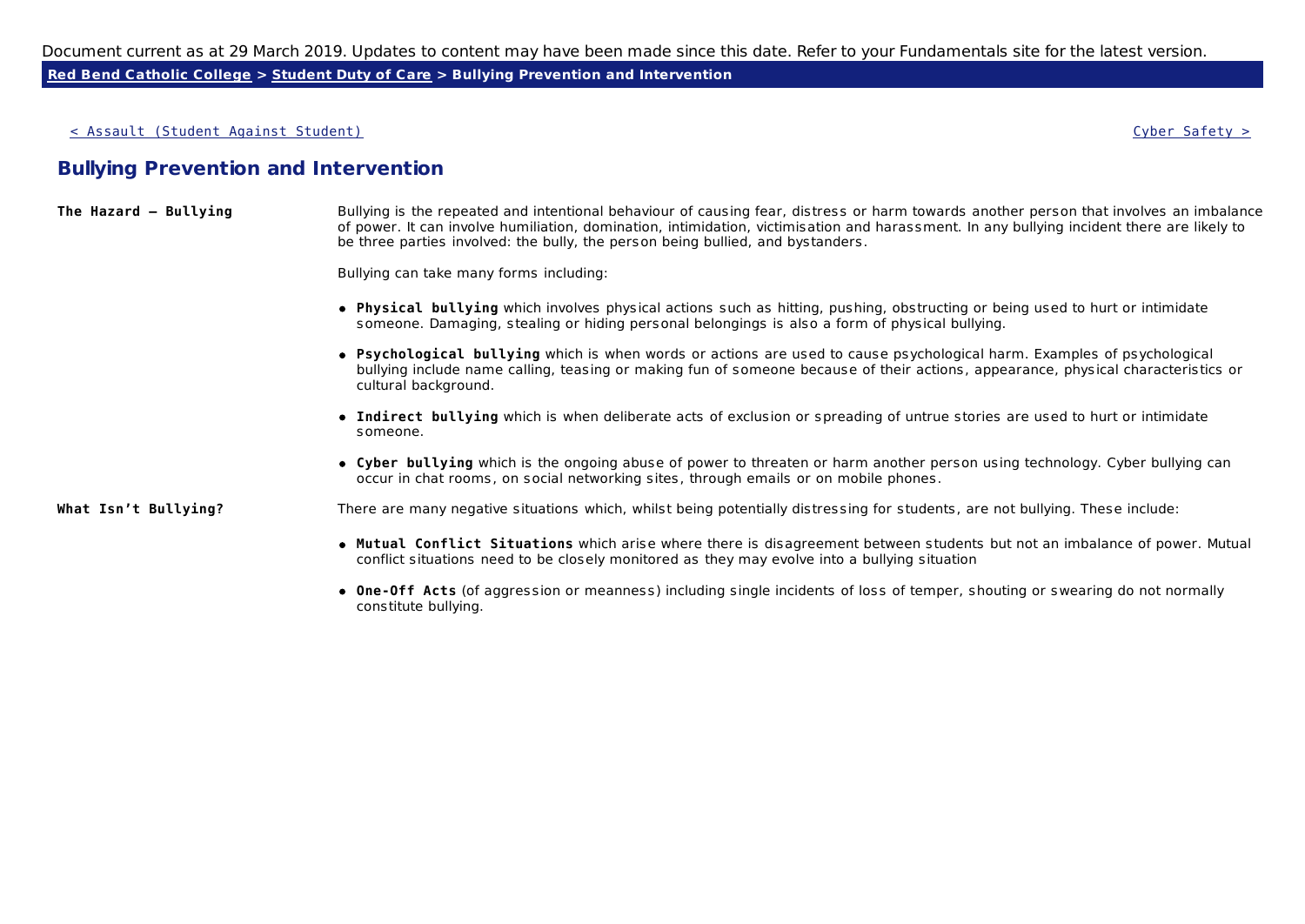|  | Signs of Bullying |  |  |
|--|-------------------|--|--|
|  |                   |  |  |

**Signs of Bullying** Major behavioural changes in a student may be indicative of bullying. Such behavioural changes may include:

- crying at night and having nightmares
- refusing to talk when asked "What's wrong?"
- having unexplained bruises, cuts or scratches
- an unwillingness or refusal to go to school
- feeling ill in the mornings
- a decline in quality of school work
- becoming withdrawn and lacking confidence
- beginning to bully siblings
- acting unreasonably.

Parents/guardians are encouraged to recognise signs of bullying and notify the College through a trusted staff member immediately (such as a Pastoral Care teacher, House Coordinator or College counsellor), if they suspect their child is a victim of bullying.

**Red Bend Catholic College's Policy** Red Bend Catholic College recognises its duty to students to provide a safe and positive learning environment where individual differences and diversity within the College is respected and accepted.

Bullying is not tolerated at Red Bend Catholic College.

It is our policy that:

- bullying be managed through a 'whole-of-College community' approach involving students, staff and parents/guardians
- bullying prevention strategies are implemented within the College on a continuous basis with a focus on teaching age-appropriate skills and strategies to empower staff, students and parents/guardians to recognise bullying and respond appropriately
- bullying response strategies are tailored to the circumstances of each incident
- staff establish positive role models emphasising our no-bullying culture
- bullying prevention and intervention strategies are reviewed on an annual basis against best practice.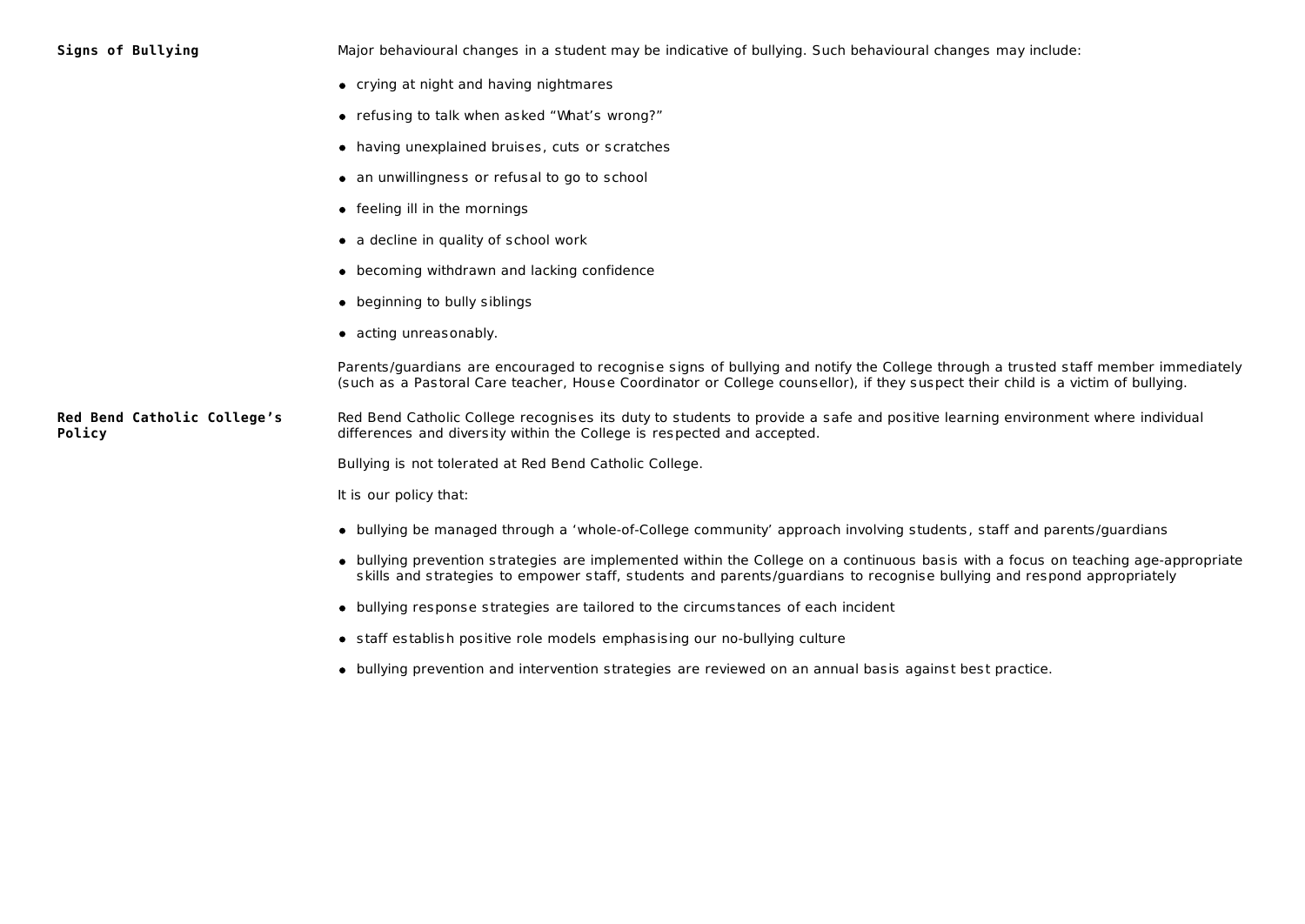**Bullying Prevention Strategies** Red Bend Catholic College recognises that the implementation of whole College prevention strategies is the most effective way of eliminating, or at least minimising incidents of bullying within our community.

> The following initiatives form part of our overall bullying prevention strategy and our strategy to create a 'no bullying' culture within the College:

- a structured curriculum and peer group support system, that provides age-appropriate information and skills relating to bullying (including cyber bullying) and bullying prevention, to students over the course of the academic year
- education, training and professional development of staff in bullying prevention and response strategies
- regular provision of information to parents/guardians, to raise awareness of bullying as a College community issue to equip them to recognise signs of bullying, as well as to provide them with clear paths for raising any concerns they may have relating to bullying directly with the College
- promotion of a supportive environment that encourages the development of positive relationships and communication between staff, students and parents/guardians
- promotion of responsible bystander behaviour amongst students, staff and parents/guardians
- reporting of incidents of alleged bullying by students, bystanders, parents/guardians and staff are encouraged, and made easy through the establishment of multiple reporting channels (as specified below)
- regular risk assessments of bullying within the College are undertaken by surveying students to identify bullying issues that may ordinarily go unnoticed by staff
- records of reported bullying incidents are maintained and analysed, in order to identify persistent bullies and/or victims and to implement targeted prevention strategies where appropriate
- statements supporting bullying prevention are included in students' College diaries
- education of staff, students and parents/guardians on health conditions to promote understanding and to reduce stigma and fear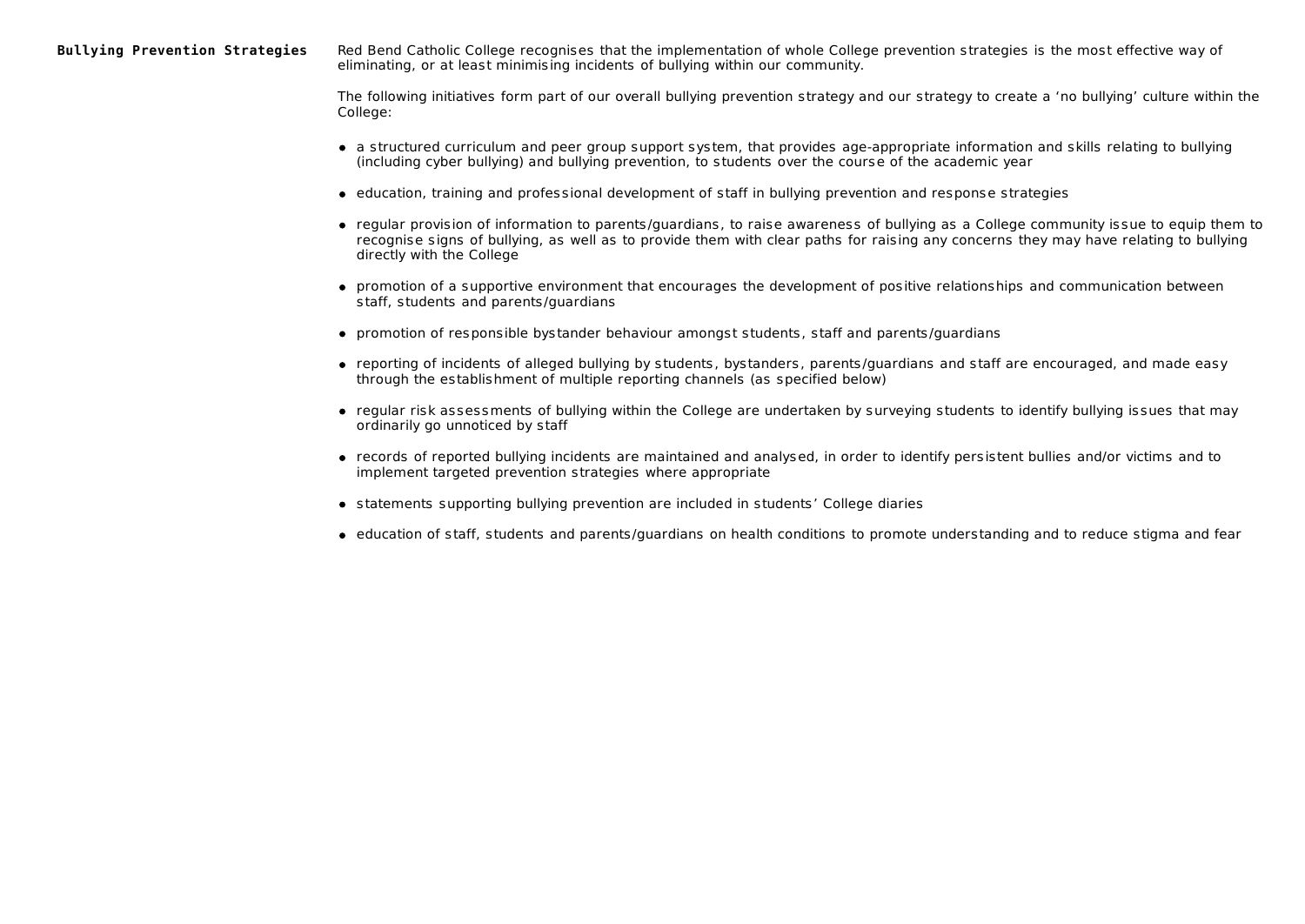|  | <b>Reporting Bullying</b> |
|--|---------------------------|
|--|---------------------------|

Students and their parents/guardians are sometimes reluctant to pursue bullying incidents, for fear that it will only make matters worse.

A key part of the College's bullying prevention and intervention strategy is to encourage reporting of bullying incidents as well providing assurance to students who experience bullying (and parents/guardians) that:

- bullying is not tolerated within the College
- their concerns will be taken seriously
- $\bullet$  the College has a clear strategy for dealing with bullying issues.

Bullying incidents can be advised to the College verbally (or in writing) through any of the following avenues:

- informing a trusted teacher
- informing the College counsellor
- informing a student's year co-ordinator
- informing the Deputy Principal or the Principal.

Responding to Bullying **Bullying behaviours vary enormously in their extent and intent and, as a consequence, each incident needs to be dealt with on its** facts.

In all circumstances the College:

- takes bullying incidents seriously
- provides assurance to the victim that they are not at fault and their confidentiality will be respected
- takes time to properly investigate the facts including discussing the incident with the victim, the bully and any bystanders
- takes time to understand any concerns of individuals involved
- maintains records of reported bullying incidents
- will escalate its response when dealing with persistent bullies and/or severe incidents.

Actions that may be taken when responding to bullying include:

- notification of/consultation with parents/guardians
- offering counselling to persistent bullies/victims
- implementing effective follow up strategies
- disciplinary action, at the Principal's discretion, including suspension and expulsion of persistent bullies, or in cases of severe incidents.